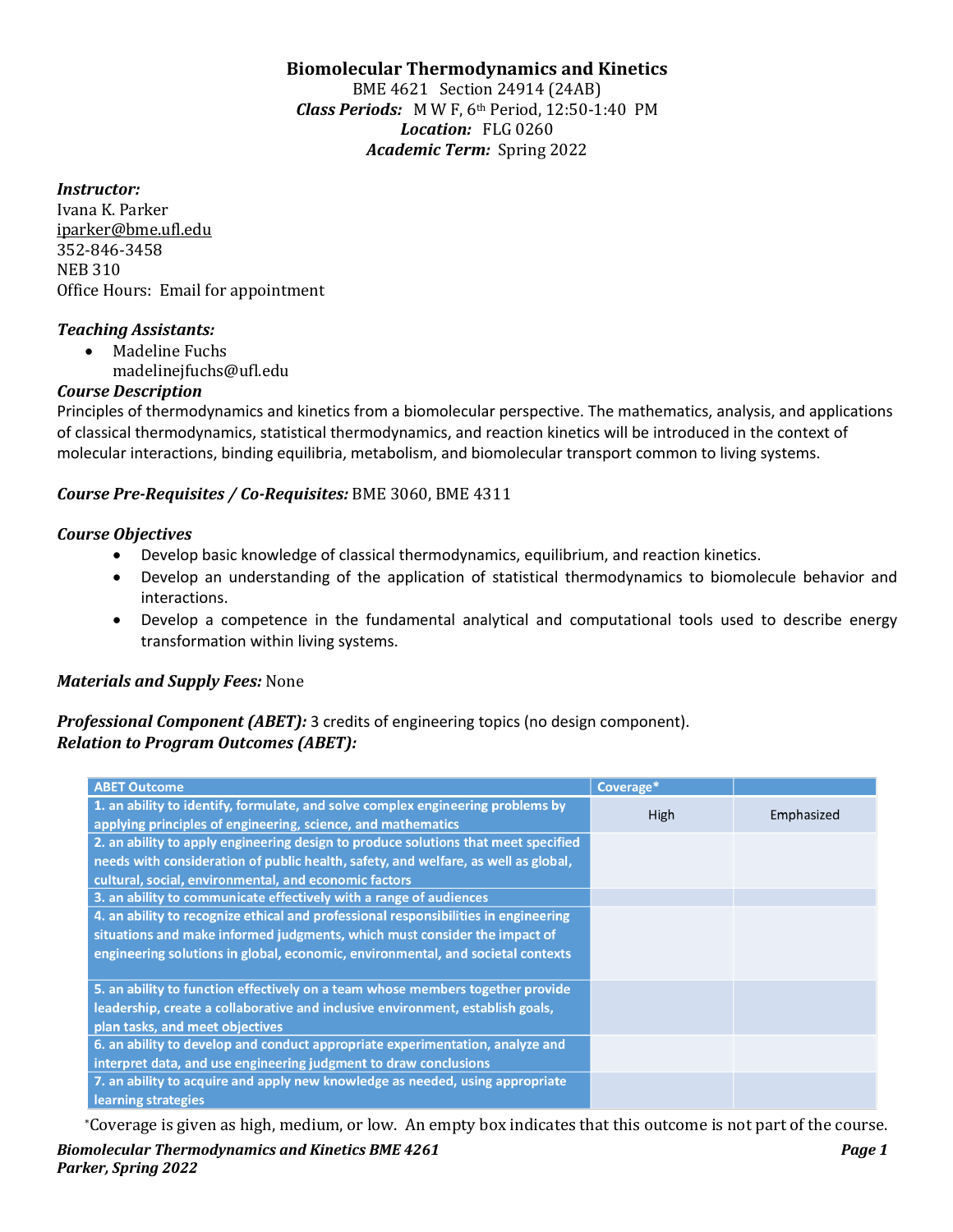# *Required Textbooks and Software*

Title: Biomolecular Thermodynamics: From Theory to Application Author: Barrick, Douglas Publication date and Edition: 2017, 1<sup>st</sup> edition; CRC Press ISBN: 978-1-4398-0019-5

#### *Recommended Materials*

Title: *Biological Thermodynamics* Author: Haynie, Donald T. Publication date and edition: 2008, 2<sup>rd</sup> edition; Cambridge ISBN number: 978-0-5217-1134-0

Title: *Molecular Driving Forces: Statistical Thermodynamics in Chemistry and Biology*. Author: Dill, Ken A., and Bromberg, S. Publication date: 2002, Routledge ISBN: 978-0-8153-2051-7.

Title: *Biochemical Engineering Fundamentals* Author: Bailey, James E., and Ollis, David F. Publication date: 1986, 2<sup>rd</sup> edition, McGraw-Hill ISBN: 978-0-0706-6601-6

# *Course Schedule*

| Week           | Topic                                               |  |  |  |
|----------------|-----------------------------------------------------|--|--|--|
| PART 1         |                                                     |  |  |  |
| 1              | Overview of energy transformation in living systems |  |  |  |
| $\overline{2}$ | First law of thermodynamics - Barrick 3             |  |  |  |
| 3              | Second law of thermodynamics - Barrick 4            |  |  |  |
| 4              | Gibbs Free Energy - Theory I - Barrick 5            |  |  |  |
| 5              | Gibbs Free Energy - Theory II                       |  |  |  |
| 6              | Gibbs Free Energy - Applications I                  |  |  |  |
|                | Gibbs Free Energy - Applications II                 |  |  |  |
|                |                                                     |  |  |  |
|                |                                                     |  |  |  |

## PART 2

- 8 Statistical Thermodynamics Theory Barrick 8, 9
- 9 Statistical Thermodynamics Application
- 10 Binding Equilibria Barrick 13, 14
- 11 Cooperativity/Allostery
- 12 Reaction kinetics Theory
- 13 Reaction kinetics Modeling I
- 14 Reaction kinetics Modeling II
- 15 Biology, complexity, and evolution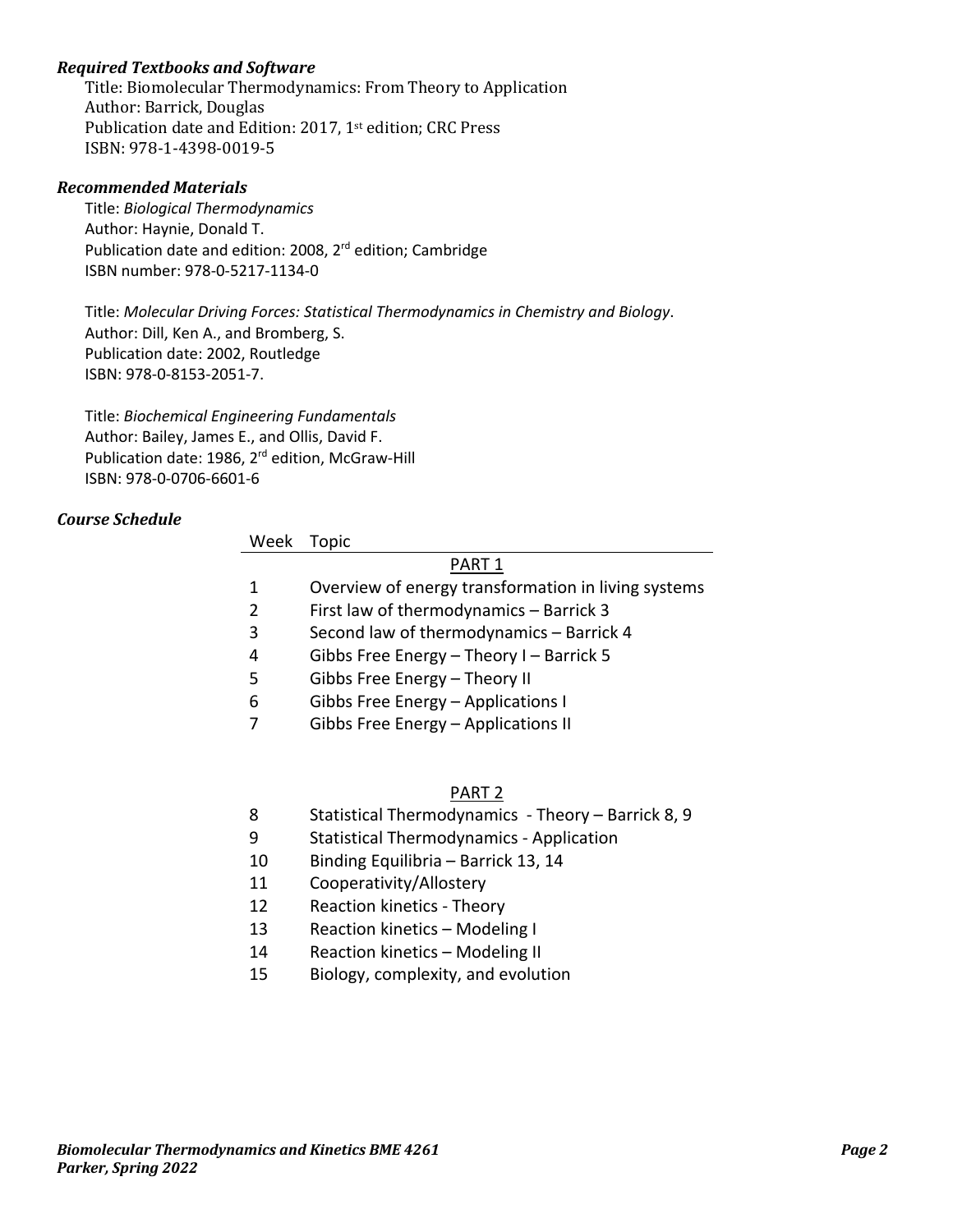### **Assessment dates:**

- (A) Homework Problem sets (Due Wednesday): Jan 12, Jan 19, Feb 2, Feb 9, Feb 23, Mar 2, Mar 16, Mar 23, Apr 6, Apr 13
- (B) In class Problem Sets (Fridays) As lecture allows, will be alternating Fridays with quizzes

(C) Quizzes (Fridays): Jan 21, Feb 11, Mar 4, Mar 25, Apr22

Final: 4/27/2022 12:30 PM - 2:30 PM

#### **Online Course Recording**

Our class sessions may be audio visually recorded for students in the class to refer back and for enrolled students who are unable to attend live. Students who participate with their camera engaged or utilize a profile image are agreeing to have their video or image recorded. If you are unwilling to consent to have your profile or video image recorded, be sure to keep your camera off and do not use a profile image. Likewise, students who un-mute during class and participate orally are agreeing to have their voices recorded. If you are not willing to consent to have your voice recorded during class, you will need to keep your mute button activated and communicate exclusively using the "chat" feature, which allows students to type questions and comments live. The chat will not be recorded or shared. As in all courses, unauthorized recording and unauthorized sharing of recorded materials is prohibited.

# *Attendance Policy, Class Expectations, and Make-Up Policy*

-Problem sets are to be submitted via Canvas on the Wednesday that they are due.

-You must let me know AS SOON AS POSSIBLE if you will be ABSENT on the SCHEDULED DATE of ANY quiz. If you know that you'll be absent for a QUIZ, a make-up MUST be taken **PRIOR TO** the date listed above. **No make-up quizzes or exams will be given for unexcused absences.** Excused absences are consistent with university policies in the undergraduate catalog (https://catalog.ufl.edu/ugrad/current/regulations/info/attendance.aspx) and require appropriate documentation.

#### *Evaluation of Grades*

| <b>Assignment</b>       | <b>Total Points</b> | <b>Percentage of Final</b> |  |
|-------------------------|---------------------|----------------------------|--|
|                         |                     | Grade                      |  |
| Class Participation (5) | 50                  | 14%                        |  |
| HW Problem Sets (10)    | 100                 | 28%                        |  |
| Quizzes (5)             | 200 (40 each)       | 58%                        |  |
| Total                   | 350                 | 100%                       |  |

#### *Grading Policy*

| <b>Percent</b> | Grade | Grade<br><b>Points</b> |
|----------------|-------|------------------------|
| $94 - 100$     | А     | 4.00                   |
| $90.0 - 93.99$ | А-    | 3.67                   |
| 87 - 89.99     | B+    | 3.33                   |
| 83 - 86.99     | B     | 3.00                   |
| $80 - 82.99$   | B-    | 2.67                   |
| 77 - 79.99     | $C+$  | 2.33                   |
| 73-76.99       | C.    | 2.00                   |
| $70 - 72.99$   | ር-    | 1.67                   |

*Biomolecular Thermodynamics and Kinetics BME 4261 Page 3* **Parker, Spring 2022**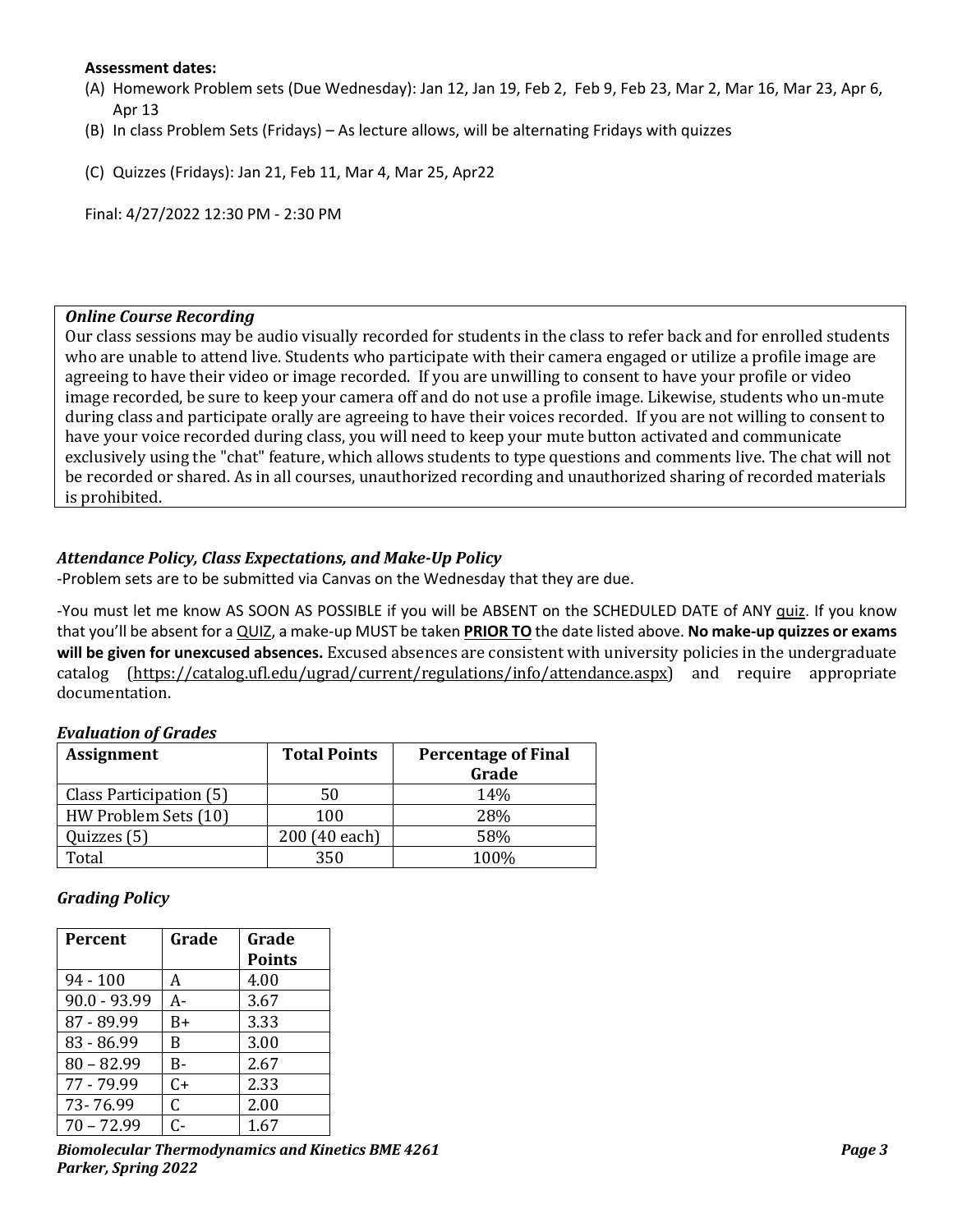| $67 - 69.99$ | D+ | 1.33 |
|--------------|----|------|
| $63 - 66.99$ | D  | 1.00 |
| $60 - 62.99$ | D- | 0.67 |
| $0 - 59.99$  | E  | 0.00 |

More information on UF grading policy may be found at: https://catalog.ufl.edu/ugrad/current/regulations/info/grades.aspx

# *Students Requiring Accommodations*

Students with disabilities who experience learning barriers and would like to request academic accommodations should connect with the disability Resource Center by visiting https://disability.ufl.edu/students/get-started/. It is important for students to share their accommodation letter with their instructor and discuss their access needs, as early as possible in the semester.

# *Course Evaluation*

Students are expected to provide professional and respectful feedback on the quality of instruction in this course by completing course evaluations online via GatorEvals. Guidance on how to give feedback in a professional and respectful manner is available at https://gatorevals.aa.ufl.edu/students/. Students will be notified when the evaluation period opens, and can complete evaluations through the email they receive from GatorEvals, in their Canvas course menu under GatorEvals, or via https://ufl.bluera.com/ufl/. Summaries of course evaluation results are available to students at https://gatorevals.aa.ufl.edu/public-results/.

# *University Honesty Policy*

UF students are bound by The Honor Pledge which states, "We, the members of the University of Florida community, pledge to hold ourselves and our peers to the highest standards of honor and integrity by abiding by the Honor Code. On all work submitted for credit by students at the University of Florida, the following pledge is either required or implied: "On my honor, I have neither given nor received unauthorized aid in doing this assignment." The Honor Code (https://sccr.dso.ufl.edu/policies/student-honor-code-student-conduct-code/) specifies a number of behaviors that are in violation of this code and the possible sanctions. Furthermore, you are obligated to report any condition that facilitates academic misconduct to appropriate personnel. If you have any questions or concerns, please consult with the instructor or TAs in this class.

# *Commitment to a Safe and Inclusive Learning Environment*

The Herbert Wertheim College of Engineering values broad diversity within our community and is committed to individual and group empowerment, inclusion, and the elimination of discrimination. It is expected that every person in this class will treat one another with dignity and respect regardless of gender, sexuality, disability, age, socioeconomic status, ethnicity, race, and culture.

If you feel like your performance in class is being impacted by discrimination or harassment of any kind, please contact your instructor or any of the following:

- Your academic advisor or Graduate Program Coordinator
- Robin Bielling, Director of Human Resources, 352-392-0903, rbielling@eng.ufl.edu
- Curtis Taylor, Associate Dean of Student Affairs, 352-392-2177, taylor@eng.ufl.edu
- Toshikazu Nishida, Associate Dean of Academic Affairs, 352-392-0943, nishida@eng.ufl.edu

#### *Software Use*

All faculty, staff, and students of the University are required and expected to obey the laws and legal agreements governing software use. Failure to do so can lead to monetary damages and/or criminal penalties for the individual violator. Because such violations are also against University policies and rules, disciplinary action will be taken as appropriate. We, the members of the University of Florida community, pledge to uphold ourselves and our peers to the highest standards of honesty and integrity.

# *Student Privacy*